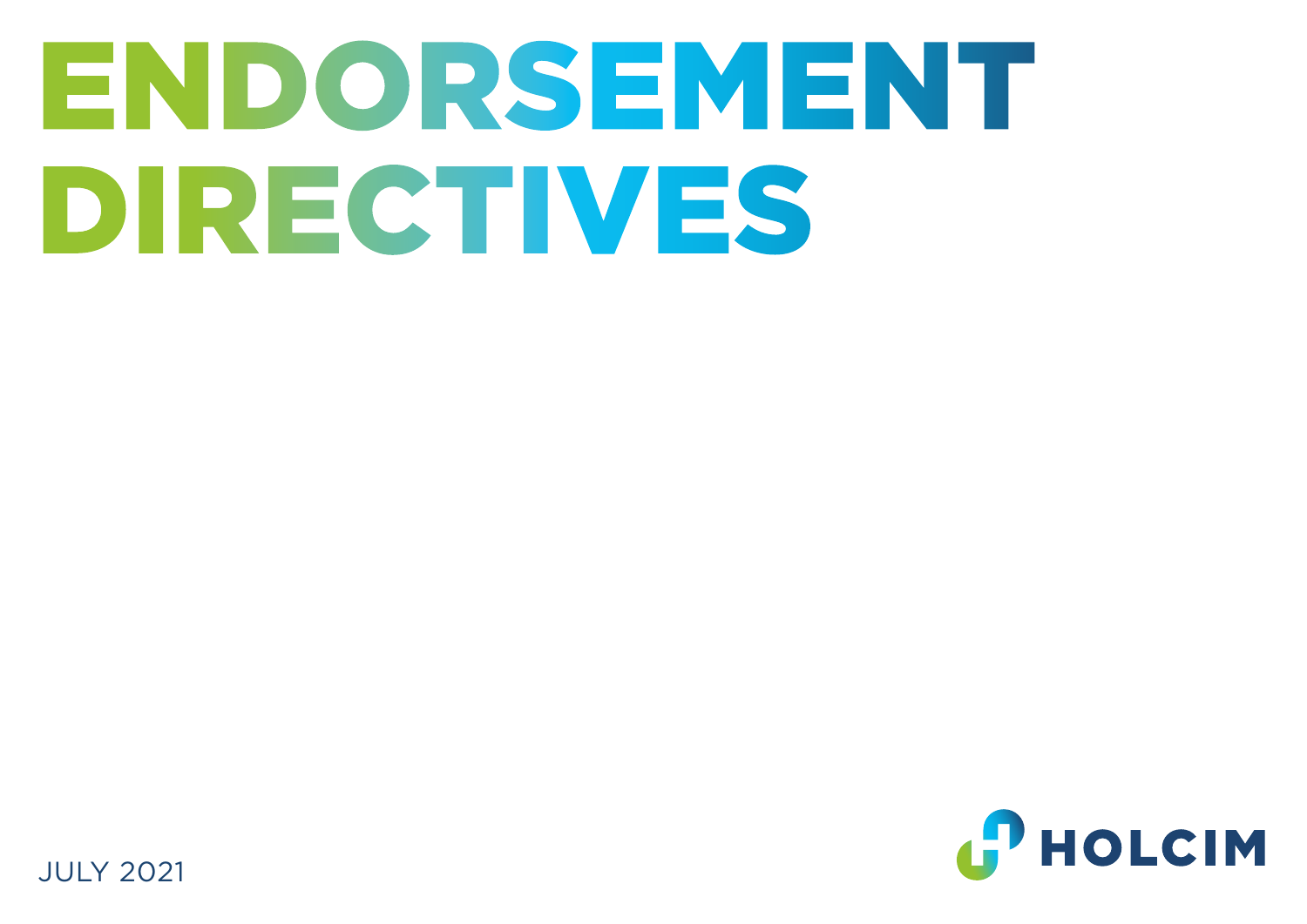## **CONTENT**

| <b>INTRODUCTION</b>                           | ( ).5 |
|-----------------------------------------------|-------|
| <b>CONSTRUCTION</b><br><b>AND CLEAR SPACE</b> | 04    |
| <b>LABEL COLORS</b>                           | 05    |
| <b>COLOR SPECIFICATIONS</b>                   | 06    |
| <b>LANGUAGES</b>                              | 07    |
| <b>APPLICATIONS</b>                           | 78    |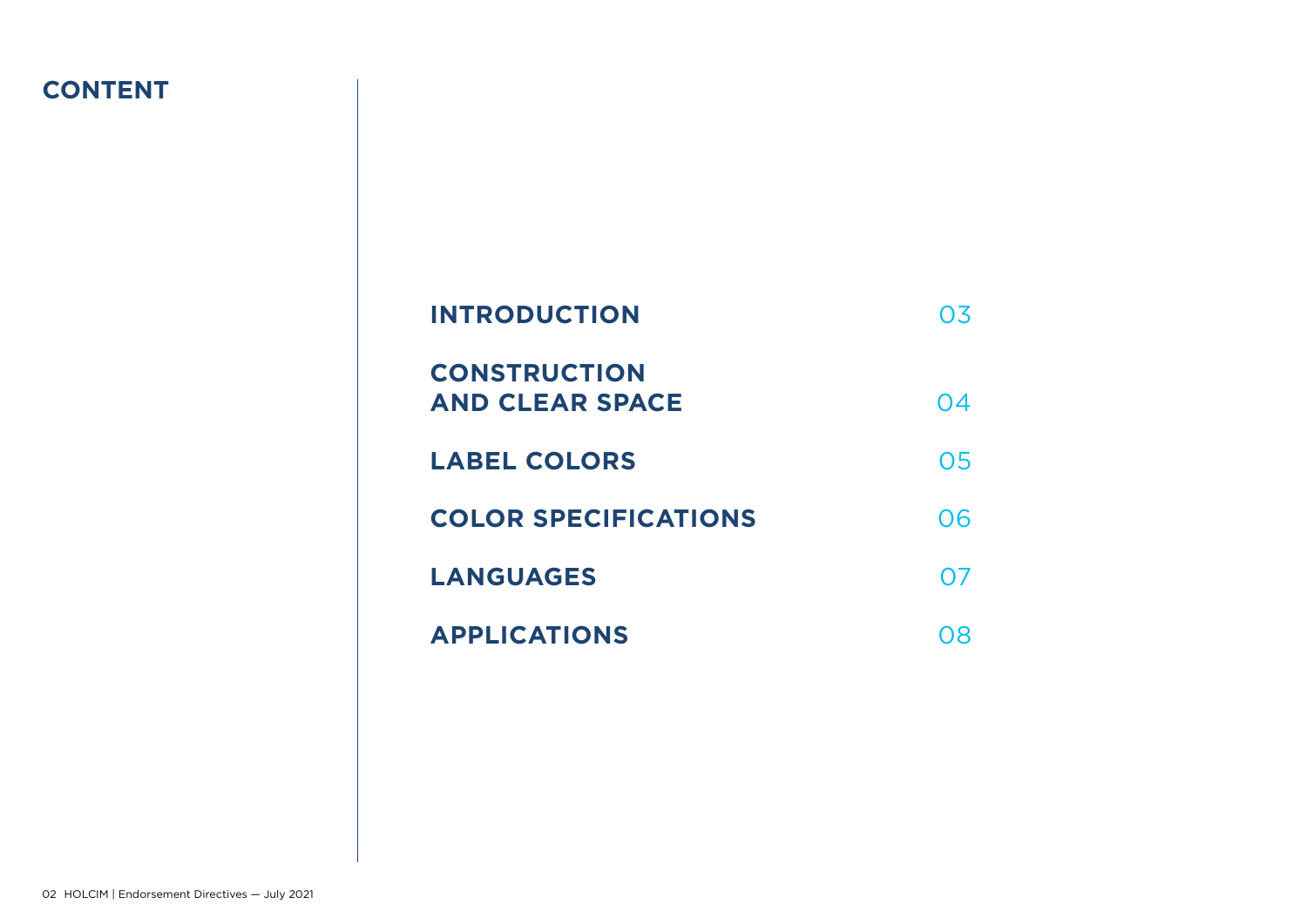# **INTRODUCTION**

#### **ENDORSEMENT LABEL**

The endorsement label is a key branding element of the Holcim brand identity.

It supports the market brands which are our signature, our quality seal and our calling card wherever we go. As such it needs to be treated with the respect it deserves ensuring the correct application at all times.

These Directives indicate size and color specifications for the Holcim endorsement label, and outline how it should be applied in connection with our market brands.

# A MEMBER OF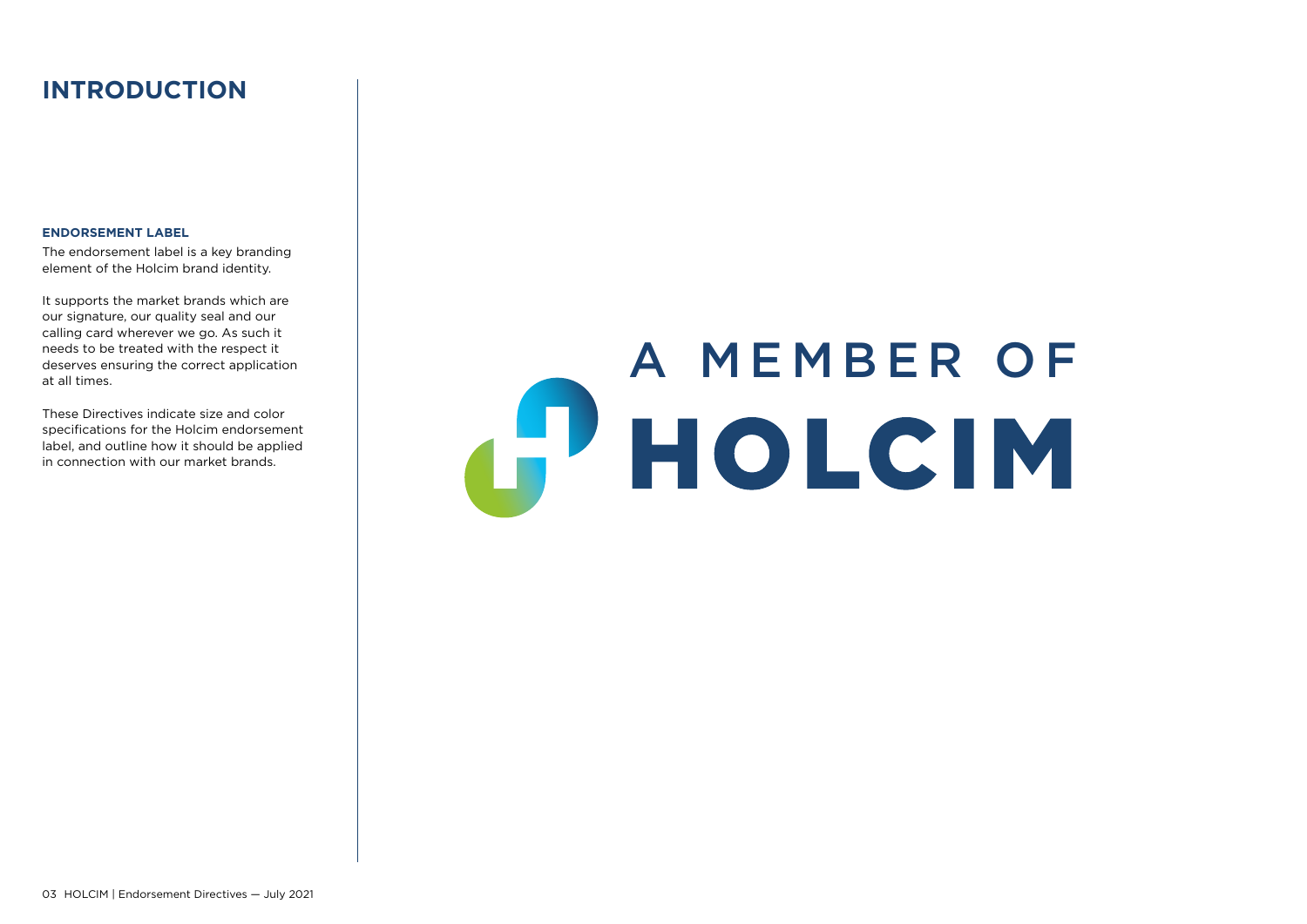# **CONSTRUCTION AND CLEAR SPACE**

#### **CONSTRUCTION**

The label consists of the Holcim logo and the lettering "A MEMBER OF". The bottom line of the lettering ends with the top edge of the infinity icon.

#### **MINIMUM CLEAR SPACE**

To maintain its visual integrity, the label should not appear to be crowded by, or linked to other words, graphics or images within the minimum space. The minimum clear space corresponds to the clear space of the Holcim logo and is 1/2 H all around.

#### **MINIMUM SIZE**

The minimum size of the label is 24 mm in width (as used on business cards).

#### **Important information:**

Only use the official artwork which can be downloaded from the Holcim Brand Portal. Do not recreate, reproportion or alter the label in any way.





Logo width = 24 mm

#### **Minimum size**

(Minimum font size of "A MEMBER OF" is 5.5 pt)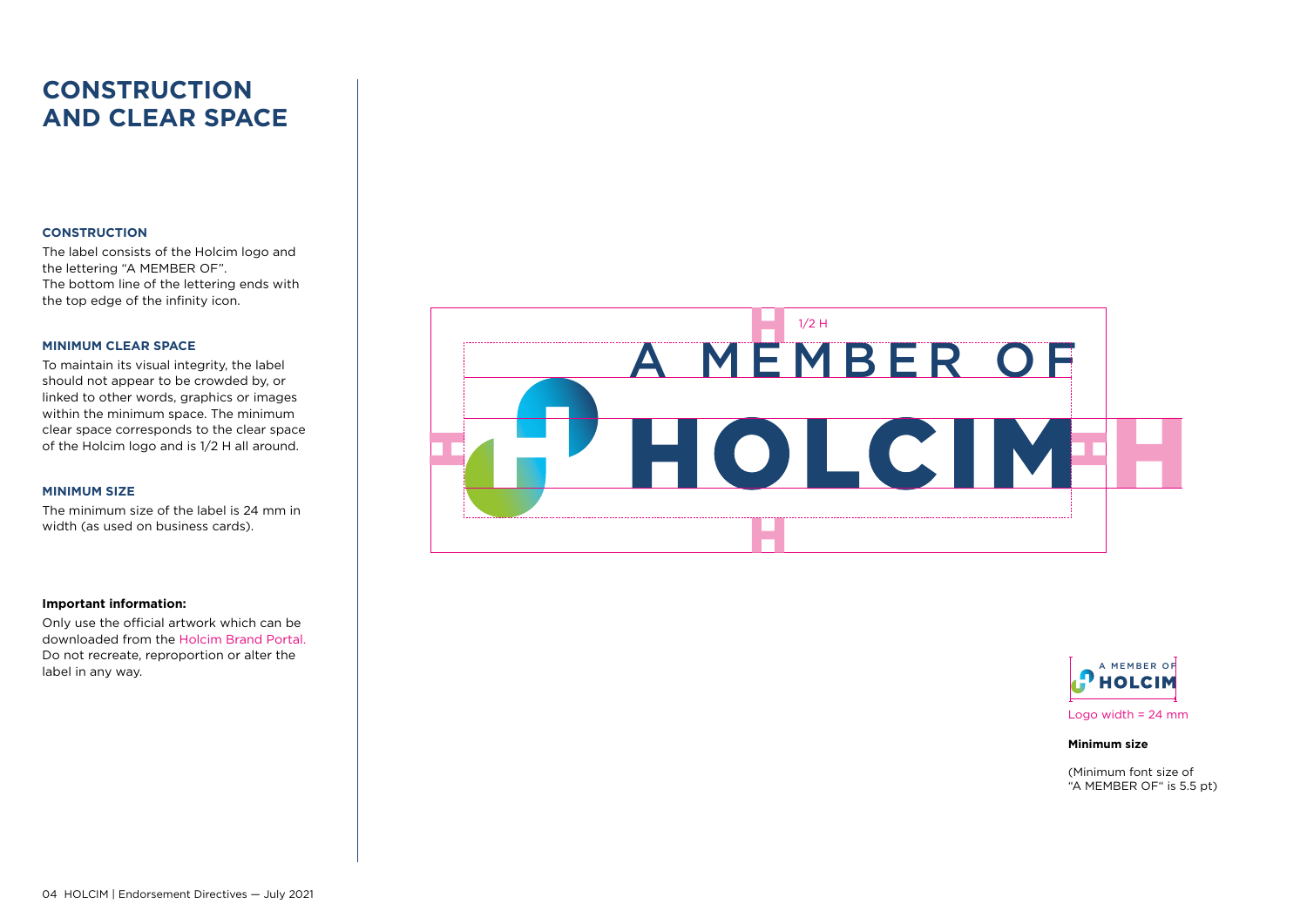# **LABEL COLORS**

In principle we mainly use our label in the full color version.

The black version of the label are only used when there is no color representation possible.

The white version is used on dark colored backgrounds and photographs.

# A MEMBER OF **PHOLCIM**

Full color version

# **CO A MEMBER OF**

Black version



White version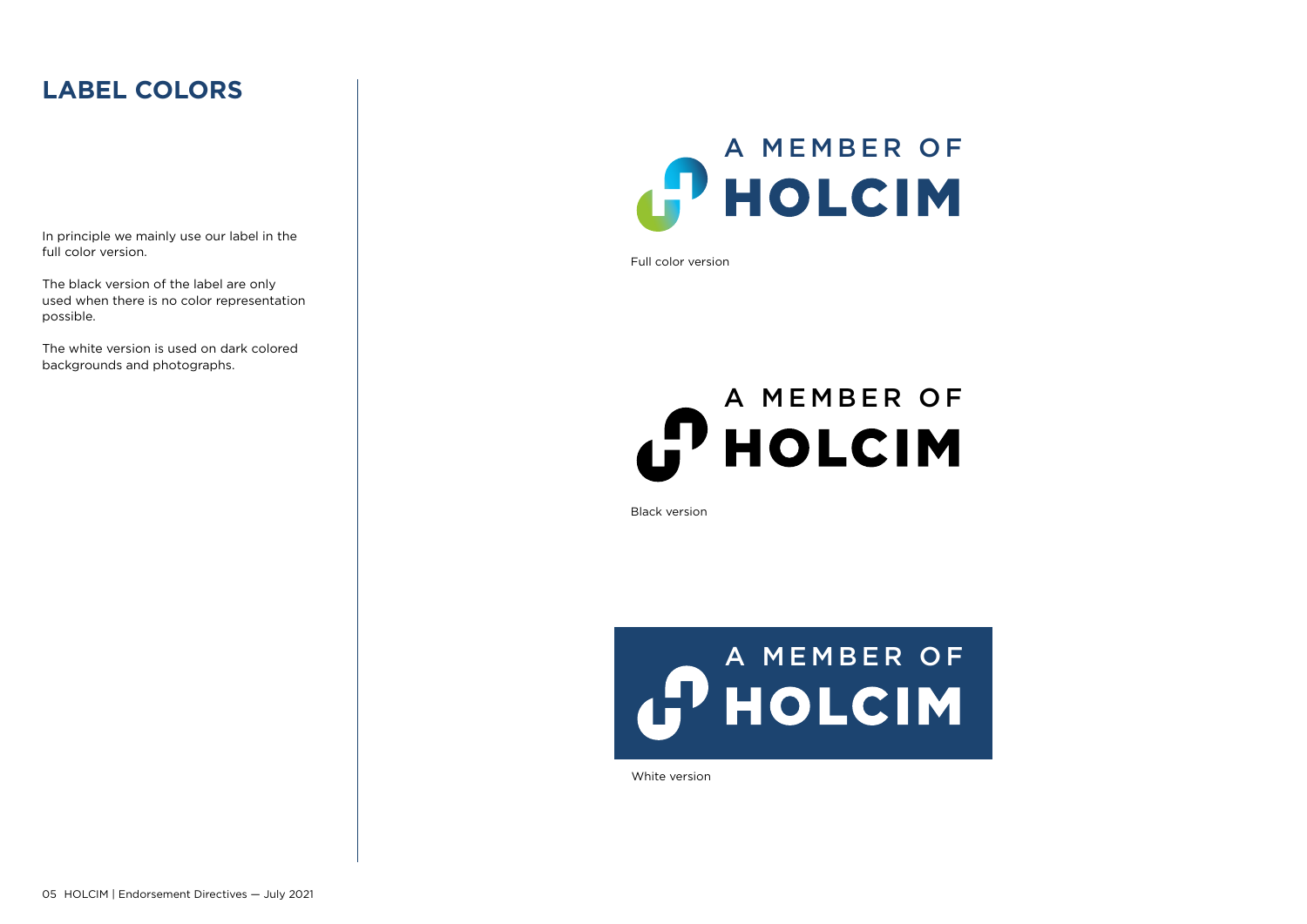## **COLOR SPECIFICATIONS**

#### **LABELS FOR DIFFERENT PURPOSES**

The printing process being used determines which label should be placed into your artwork.

For four color printing process (CMYK) use: Holcim\_Endorsement\_Label\_CMYK\_IsoCV2 Holcim\_Endorsement\_Label\_CMYK\_IsoU

For electronic publications use: Holcim\_Endorsement\_Label\_sRGB

For black and white printing use: Holcim\_Endorsement\_Label\_Black Holcim\_Endorsement\_Label\_White

#### **Important information:**

Only use the official artwork which can be downloaded from the Holcim Brand Portal. Do not recreate, reproportion or alter the label in any way.

A MEMBER OF HOLCIM

Full color version Print: CMYK, Pantone Screen: RGB

| 50/0/95/0  | 70/0/0/0  | 90/62/15/37 |
|------------|-----------|-------------|
| 368 C      | 298 C     | 7694 C      |
| 148/193/46 | 4/187/241 | 29/67/112   |
| S1070-G40Y | S1060B    | S 5040-R80B |
|            |           |             |

A MEMBER OF **HOLCIM** 

Black version

100 % Black

Black version Print: 100 % Black



White version Print: reversed out of color or image White version

100% White